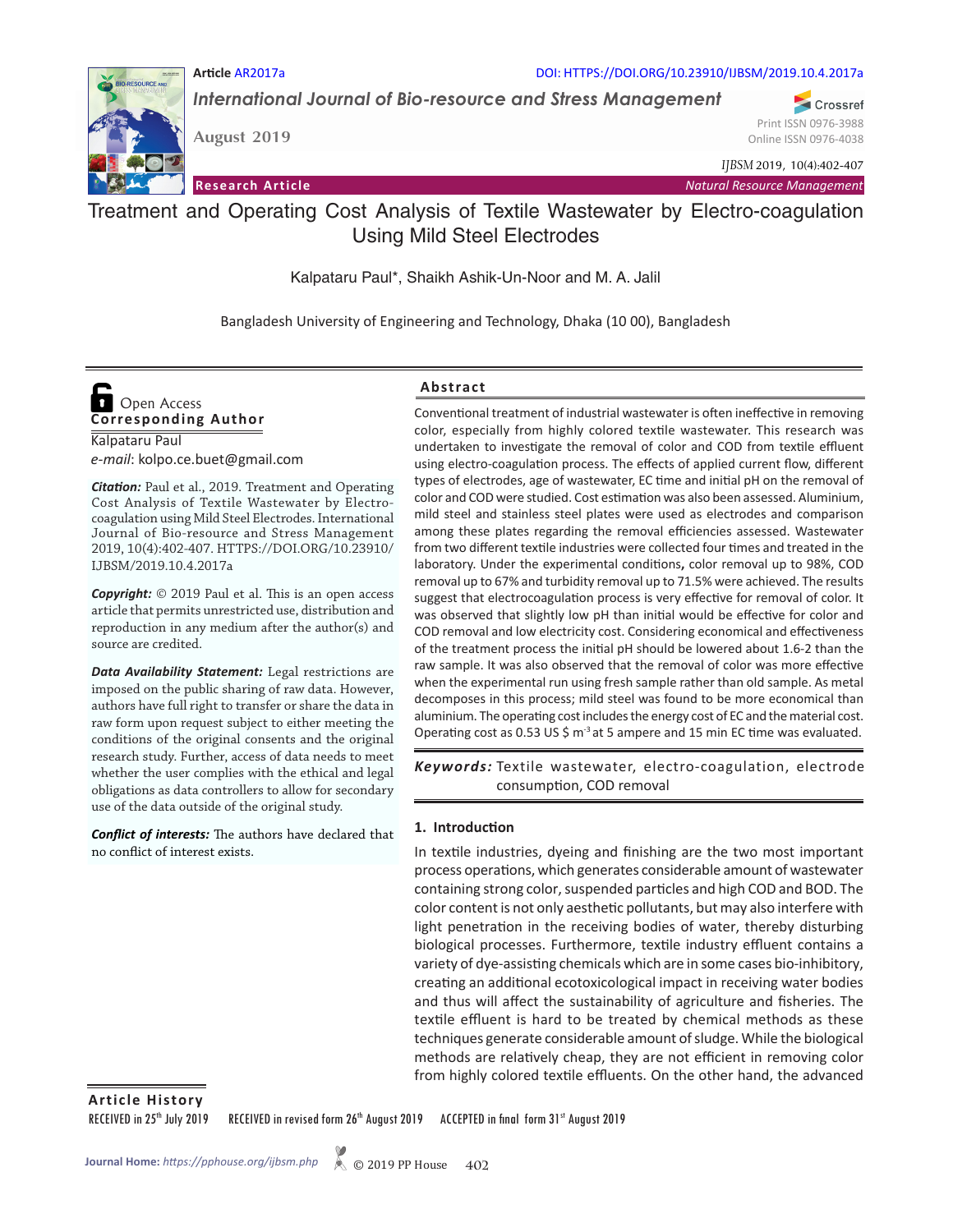techniques such as reverse osmosis have the disadvantage of high cost. Electrocoagulation process has attracted a great deal of attention in treating various wastewaters because of its environmental compatibility, protection, sustainability and integrated bioresource management. The EC process has such advantages as simple equipment, easy operation, shortened retention time and decreased amount of precipitate, which sediments rapidly.

Electro-chemical technology has been adopted successfully to treat various types of wastewater, such as textile wastewater (Can et al., 2003); heavy metal laden wastewater (Lai et al., 2003); landfill leachate (Tsai et al., 1997); salina wastewater (Lin et al., 1998); carwash wastewater (Moulood et al., 2019); surface water (Fuente et al., 2019). It has also been used for defluoridation (Zhu et al., 2007), arsenic removal (Mroczek et al., 2019), sewage sludge disintegration (Yildiz et al., 2018), removal of nitrate (Koparal et al., 2002), removal of dissolved organic carbon (Jiang et al., 2002), and removal of oil and grease (Chen et al*.*, 2000). EC has three main processes as electrolytic reaction at the surface of electrodes, formation of coagulants in the aqueous phase and adsorption of soluble or colloidal pollutants on coagulants and removal by sedimentation or floatation (Kobya et al., 2003). This process produces corresponding metal hydroxides and poly-hydroxides which work like coagulants to remove the pollutants. (Daneshvar et al., 2006, Ammar et al., 2018). When iron and aluminum electrodes are used, the generated  $Fe<sup>2+</sup>$ or Al<sup>3+</sup> ions will immediately undergo further spontaneous reactions to produce corresponding hydroxides and polyhydroxides.

At the Anode;

Al $\rightarrow$ Al<sub>(aq)</sub><sup>3+</sup>+3e<sup>-</sup>

At the Cathode;

3H<sub>2</sub>O+3e →1.5H<sub>2(g)</sub>+3OH<sup>-</sup>

In the solution;

 $\text{Al}_{(aq)}^{+3}$ +3H<sub>2</sub>O $\rightarrow$ Al(OH)<sub>3</sub>+3H<sup>+</sup>(aq)

When iron is used as an electrode material, the reactions are as follows:

At the Anode;

Fe $\rightarrow$ Fe<sub>(aq)</sub><sup>+2</sup>+2e<sup>-</sup>

At the Cathode;

 $2H_2O+2e^ \rightarrow$   $H_{2(g)}+2OH^-$ 

In the solution;

$$
Fe_{(aq)}^{+2}+2H_2O\rightarrow Fe(OH)_2+2H^+(aq)
$$

These insoluble metal hydroxides react with the suspended and/or colloid solids and precipitate. In this research, treatment of textile wastewater by EC process was investigated. A reactor was designed in which aluminum and iron electrodes were connected in parallel. The effect of electrode material, initial pH, current flow, EC time, removal efficiency of color, COD and turbidity, energy and electrode consumption were investigated.

### **2. Materials and Methods**

### *2.1. Experimental setup*

The laboratory electro-chemical treatment system used in the present study consists of two components. These are electro-chemical cell/reactor and DC power system. The reactor (12×7.5×4.8 inch) was produced from glass with double sides. Eight electrodes were used and the electrodes were placed as mono polar and parallel in the reactor. The spaces between the electrodes were adjusted as 25 mm, and the electrodes were immersed about 64.6 mm of the total length. Both aluminium and iron electrode materials were chosen as 172.72×88.9×2 mm with the 314 cm<sup>2</sup>surface area. Aluminum plates consist of 99.1% Al and the iron plates are made of 98.7% Fe content.

A DC (Direct Current) power system was made using stepped down transformer and rectifier to supply DC at desired voltage to the reactor. The system converted the input Alternating Current (AC) into DC of desired voltage. There was also provision to change the current density. A digital multi-meter (DAZENG PS305D) of 0-5 Ampere and 0-30 Voltage range was used with the power system to measure the applied current density at different time intervals.

### *2.2. Wastewater sample*

### *2.2.1. Textile wastewater*

Textile wastewater used in this study has been provided from the A-One Polar Ltd. was collected on May 29, 2018 and Modele De Capital Industries Limited was collected on June 9, 2018 and both of them were collected from equalization tank. The wastewater which was collected from Modele De Capital had pH 7.4, color (Pt.Co unit) 1010, turbidity 115 NTU, COD 326 mg $l^{-1}$  and DO 0.11 mg $l^{-1}$ , whereas the wastewater from A-One Polar Ltd. had pH 8.8, color (Pt.Co unit) 1505, turbidity 172 NTU, COD 515 mg $11$  and DO 0.15 mg $11$ .

All the experiments were conducted with 1,500 ml wastewater. The electrodes were washed with tap water to remove the impurities before the tests were started. After each set of experiments, electrodes were washed for the removal of the residuals on the surface and weighed. The sampled wastewater was filtered in preparation for chemical analysis. COD, turbidity, pH and SS determinations were carried out as proposed by standard methods.

Wastewater from A-One Polar Ltd. was used to determine the effect of age of wastewater, effect of applied current flow, effect of EC time and selections of electrode materials.

Wastewater from Modele De Capital Limited was used to determine the effect of initial pH on color removal efficiency and COD removal efficiency and effect of initial pH on electricity cost. Three sets of tests were performed with different initial pH values in the range of 6 to 8.4 for three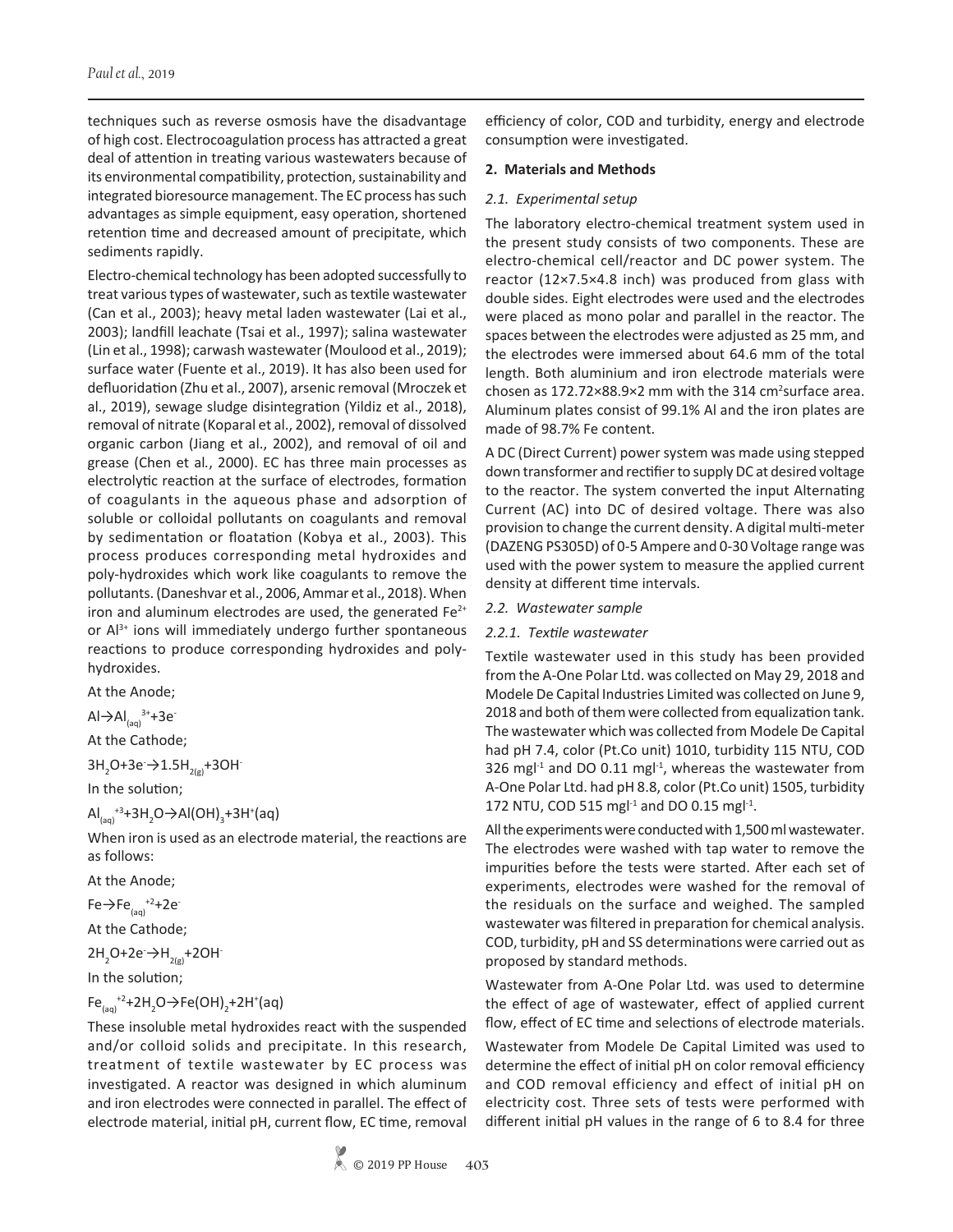samples keeping the other parameters unchanged. NaOH was used to increase the pH and HNO<sub>3</sub> was used to lower the pH of the sample.

# *2.3. Analytical techniques*

The COD of samples were analyzed using a HACH DR/2010 single beam spectrophotometer. The turbidity of samples was analyzed using an HACH 2100P turbidimeter. pH was measured by a pH meter (pHep, HANNA). Conductivity was determined by a conductivity meter (WTW MultiLine P4). The pH was adjusted to a desirable value using NaOH or HNO<sub>3</sub>.

### **3. Results and Discussion**

This study is mainly focused on the treatment of textile wastewater for determining effects of the basic operating parameters on system performance. Therefore, color, COD, turbidity and operating cost (electrodes and energy consumption) were investigated in terms of selection of electrode material, initial pH, current flow, and EC time in order to determine the optimum operating conditions for maximum removal of color, COD and turbidity. Operating cost is one of the most important parameters in the EC process because it effects the application of any method of wastewater treatment. The operating cost includes material (mainly electrodes) cost, electrical energy cost, labor, maintenance, and other costs. The latter costs items are largely independent of the electrode material. Thus, in this study the operating cost was calculated with electrodes and electrical energy costs. So, both energy and electrode consumption costs are taken into account as major cost items. Calculation of operating cost is expressed as:

Operating Cost=P×Energy<sub>consumption</sub> + Q×Electrode<sub>consumption</sub> (1) Where  $\text{Energy}_{\text{consumption}}$  and  $\text{Electrode}_{\text{consumption}}$  are consumption quantities per m3 of treated wastewater. Unit prices, *P* and *Q*, given for the Bangladesh Market, December 2018, are:

electrical energy price 0.0114 US \$/kWh, electrode material price 2.75 US \$  $kg<sup>-1</sup>$  for aluminum and 0.52 US \$  $kg<sup>-1</sup>$  for mild

# *3.1. Selection of electrode material*

steel.

The selection of electrode material is important. The most common electrode materials for EC are aluminium and iron. They are readily available and effective (Chen et al., 2000). Metal electrodes are dissolved during the EC process, which occurs with coagulant species and metal hydroxides. Metal anode dissolution is accompanied by hydrogen gas evolution at cathodes, the bubbles capturing and floating the suspended solids formed and thus removing contaminates (Lin et al., 1994).

The investigation of treatment efficiency for aluminium and iron electrodes was tested for removal efficiency of COD, turbidity and color. All experimental studies were carried out under same conditions, which was initial pH 8.2 (raw sample), current flow 4 amp, EC time was 15 minutes and wastewater was collected from A-One Polar Ltd. For iron electrodes both mild steel and stainless-steel plates were used separately. Figure 1 compares treatment efficiency for these two kinds of electrodes under same conditions. The EC process using aluminium electrodes was obtained to be more effective than for iron electrodes. The results for COD (65%), color (95%) and turbidity (98%) were removed by using aluminium electrodes. For mild steel electrodes COD (62%), color (93%) and turbidity (75%) were removed.



Figure 1: The comparison of electrode material on the treatment efficiency of the textile wastewater (pH8.2, current flow 4 amp and EC time 15 minutes)

The effect of stainless steel as electrodes was far less effective than both mild steel and aluminium electrodes. The experiment was conducted for 45 minutes. Figure 2 shows that the first 35 minutes the color removal efficiency was highly decreasing. After 45 minutes later only 34% color removal efficiency was achieved.



Time (Minutes)

Figure 2: Color removal efficiency (%) with time (minutes) with stainless steel electrodes

The effluent treatment of aluminium electrodes was found to be clearer and more stable than mild steel electrodes. The effluent EC process using iron electrodes appeared greenish first and then turned yellow and turbid. The green and yellow color must have resulted from  $Fe^{2+}$  and  $Fe^{3+}$ . Fe<sup>2+</sup> is the common ion generated in situ of electrolysis of iron electrode. It has relatively high solubility at acidic or neutral conditions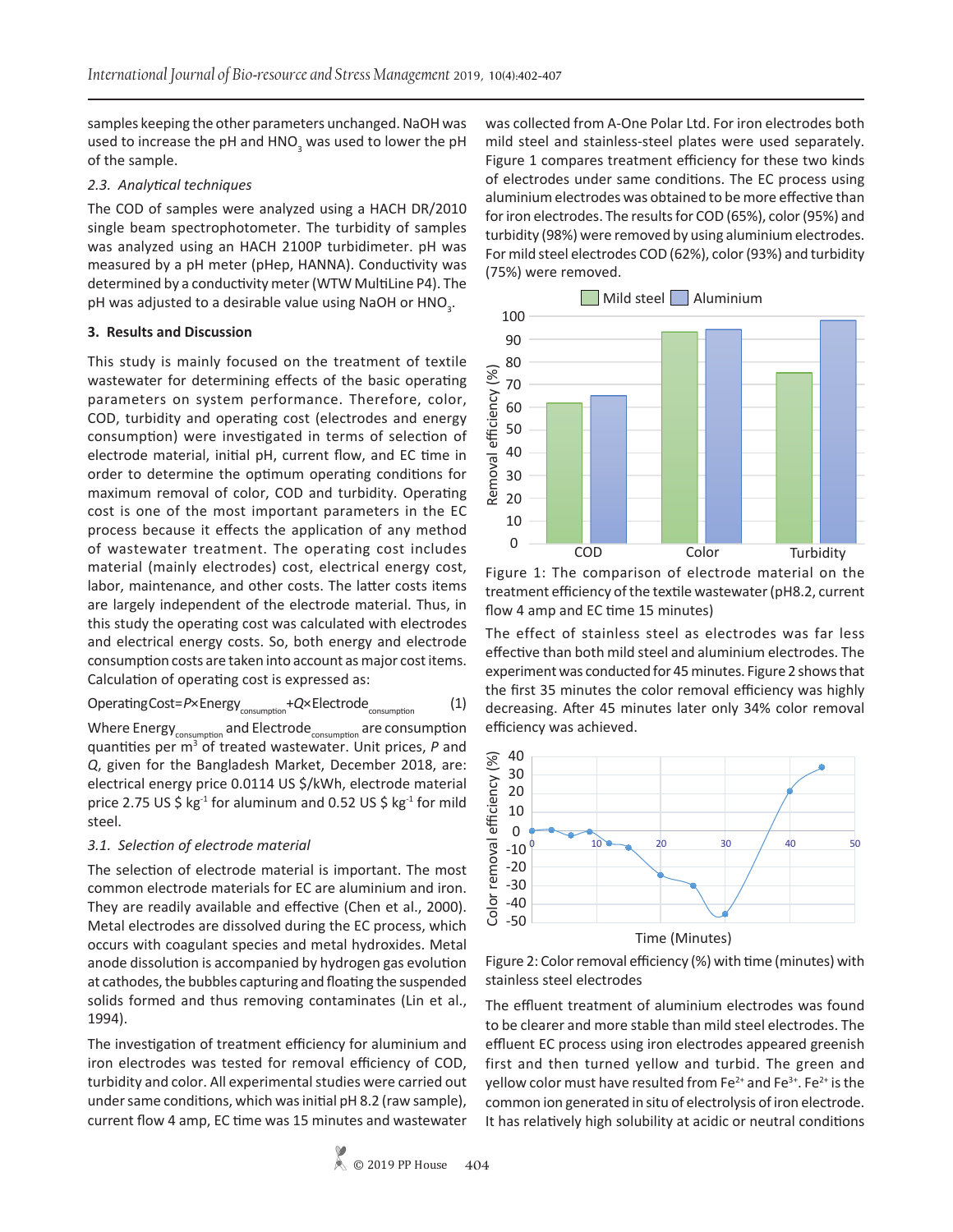and can be oxidized easily into  $Fe<sup>3+</sup>$  by dissolved oxygen in water. Now, electrode consumption would determine which electrode is more economical than other.

# $Electrode_{\text{consumption}}$ :  $(l \times t \times M_{w})/(z \times F \times v)$  (2)

Where, *F* is Faraday's constant (96,485 C mol<sup>-1</sup>),  $M_w$  is the molar mass of electrode material; for Aluminium 26.98 g mol<sup>-1</sup> and for iron 55.85 g mol<sup>-1</sup>, *z* is the number of electron transfer  $(z_{\text{A}} : 3 \& z_{\text{A}} : 2)$ , *t* is EC time (s), *I* is current (Ampere) and *v* is volume of the treated textile wastewater  $(m^3)$  (Bayramoglu et al., 2004, Fuat et al., 2010). In both experiment the current, time and volume of treated waste water was 4 ampere, 15 minutes and 1.5 liter respectively. For aluminium and iron electrode consumption was 0.2237 kg  $m<sup>-3</sup>$  and 0.6946 kg  $m<sup>-3</sup>$ . Now considering market price of both metals; aluminium costs 0.62 \$  $m<sup>-3</sup>$  and iron costs 0.36 \$  $m<sup>-3</sup>$  roughly. So, for economical reason, mild steel electrodes are better than aluminium electrodes. Later consequently, all experiments were carried out with mild steel electrodes.

### *3.2. Effect of age of wastewater*

On 9 June, 2018 the experiment was conducted on the collection day with initial pH and after 15 minutes later color removal efficiency was 75.8% was achieved. The wastewater was collected from the equalization tank of A-One Polar Ltd. The initial color was 1505 Pt.Co Unit.

The next day, another experiment was conducted. The initial color was 1050 Pt.Co Unit and after 15 minutes later color removal efficiency was 70.6% was achieved. On 15 June, the color removal efficiency was 62.6% where initial color was 740 Pt.Co Unit. Here, Color decreasing drastically with time if it is left untreated because of anaerobic actions of bacteria. All the experiments were conducted with 1.5L wastewater, 5 amp current and with mild steel as electrode.

The effect of age of wastewater was found to be effective in color removal efficiency. Fresh wastewater is effective in higher color removal efficiency.

## *3.3. Effect of initial pH on color removal efficiency and COD removal efficiency*

On 9th June, 2018, three consecutive experiments were performed where wastewater volume, electrode material, EC time and electric current was constant and it were 1.5-litre , mild steel plates, 30 minutes and 5 amp respectively. Samples were collected at 3 minutes interval and voltage was recorded for calculating energy consumption.

Here, initial concentration was 1010 Pt-Co unit and color removal efficiency after 15 minutes for raw, acidic and basic sample was 75.8%, 91.4% and 49% respectively. Initial pH was 7.4, acidic sample and basic sample had pH at 6 and 8.5 respectively. The raw, acidic and basic sample had pH of 7.4, 6 and 8.4 respectively. Figure 3 and 4 show effect of different pH on color and COD removal efficiency respectively.

Initial concentration was 326 mg  $I<sup>1</sup>$  and COD removal efficiency







Figure 4: Effect of different pH in removal of COD

after 30 minutes for raw, acidic and basic sample was 64%, 77% and 32.8% respectively. Here both, raw and acidic condition meet the Bangladesh standard for waste from industrial unit.

*3.4. Effect of initial pH on electricity cost* 

Calculation of energy consumption is expressed as

Energy<sub>consumption</sub> = 
$$
(V \times I \times t) / (1000 \times 3600 \times v)
$$
 (3)

Where Energy<sub>consumption</sub> is energy consumption (kWh/m<sup>3</sup>), *V* is voltage (Volt) and *t* is 3 minute time interval (second). In the experiment the current was kept fix and voltage was malleable. So, energy consumption can be expressed as,

Energy<sub>consumption</sub> = 
$$
((V_3 + V_6 + V_9 + \dots + V_{24} + V_{27} + V_{30}) \times 1 \times t) / (1000 \times 3600 \times v)
$$
 (4)

Where,  $V_{6}$ =Voltage reading after 6 minutes later

Here, *I*= 5 ampere, *t*=180 seconds. For acidic, basic and raw sample energy consumption was 0.023425, 0.03235 and 0.033175 kWh respectively. B.O.T (Board of Trade Unit) is a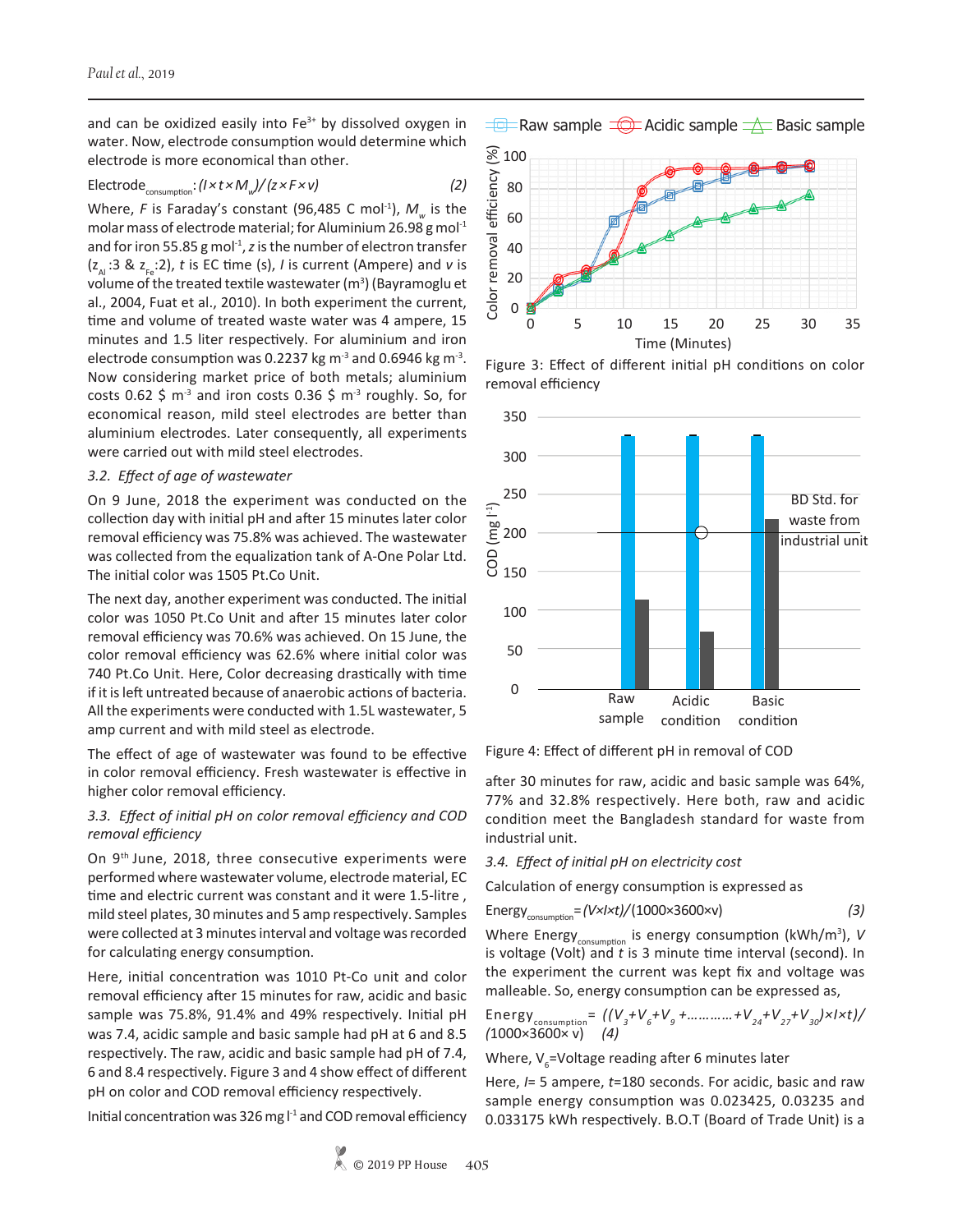unit of energy equal to the work done by a power of 1000 watts operating for one hour. The average value of B.O.T unit in Bangladesh is 9.5 taka/ B.O.T. So, for acidic, basic and raw sample the electricity cost is 1.78, 2.45 and 2.52 \$  $m<sup>-3</sup>$ respectively. So, lowering the initial pH exerts less electricity cost.

### *3.5. Effect of applied current flow*

The effect of current flow is another important parameter for pollutant removal in the electrocoagulation process that effects the metal hydroxide concentration formed during the process. High current density especially causes both decomposition of the electrode material and an increase in pollutant removal. The effect of current flow on the treatment of the textile wastewater shown in Figure 5 and 6 was investigated by varying the applied current to the wastewater in the same conditions (pH 8.5, EC time 10 min). The current flow was applied between the ranges of 2 to 5 Amp in order to assess the effect of different current flow on color and COD.

Charge loading is calculated by following equation

Faraday m<sup>-3</sup> = 
$$
(I \times t) / (F \times v)
$$
 (5)

Charge loading is increased from 8.3 to 20.72 Faradays  $m<sup>3</sup>$ under these conditions. The removal of pollutants increased rapidly from 21.5 to 45.7% COD and from 23.76 to 713% color





Figure 6: Effect of current flow on color and COD removal (pH initial 8.4, mild steel electrodes and EC time 10 min)

respectively.

### *3.6. Effect of EC time*

The EC time is another significant parameter that is influential on the electrocoagulation process. Because the formation and concentrations of metal hydroxides play an important role on pollutant removal, this depends on operation time. The effect of EC time on treatment efficiency was carried out by varying the charge loading from 6.22 to 103.64 Faradays  $m<sup>-3</sup>$ . In the EC process, anode produces metal ions during electrochemical reaction. Metal ions are a destabilization agent. If the charge loading were low, the metal ion dosage was not sufficient to destabilize all colloidal and suspended particles, so pollutant removal was not high. Figure 7 shows that the EC time has an important effect on pollutant removal efficiency. Here, the



Figure 7: Effect of EC time on color and COD removal (pH 6.9 and current flow 5 amp)

initial pH was 8.8 and after adding  $\mathsf{HNO}_{_3}$ , it was 6.9. When EC time was changed from 3 to 50 min (similarly, charge loading was changed from 6.22 to 103.64 Faradays  $m<sup>3</sup>$ ), the removal efficiencies of COD from 25.63 to 67.45% and color from 20.3 to 98.2%. Figure 8 showed that the EC time affected consumptions of energy and electrode. When the EC time was increased, both the energy and electrode consumption increased during the EC process were shown. The EC time increase from 3 to 50 min causes an increase in energy consumption from 0.88 to 15.58 kWh  $m<sup>-3</sup>$ , and an increase in electrode consumption from 0.17 to 2.89 kg Fe m-3. It is clear that EC time is an important parameter for the EC process because it affects the economic applicability in the treatment



Figure 8: Effect of EC time on electrode and energy consumption (pH 6.9 and current flow 5 amp).